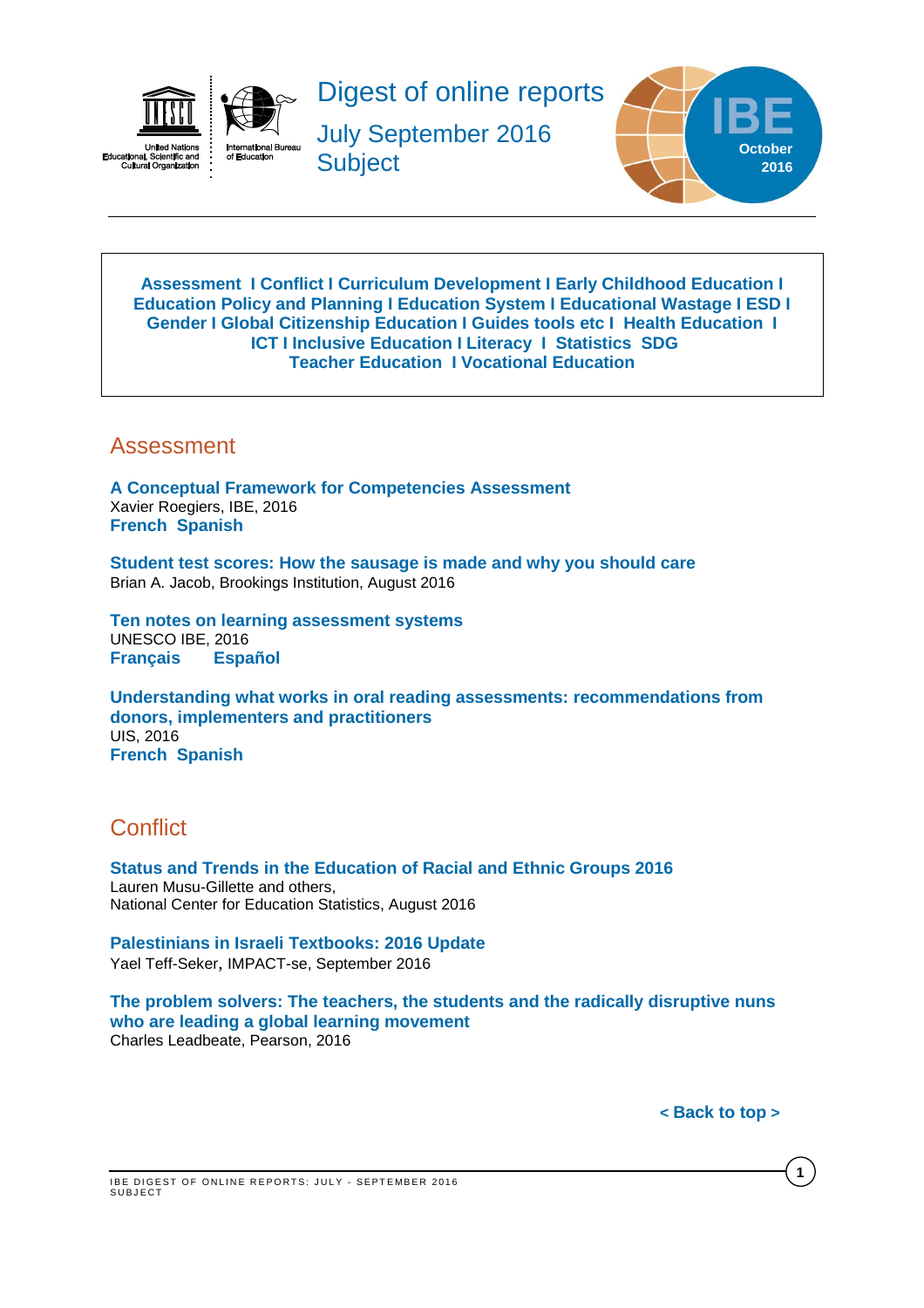### <span id="page-1-0"></span>Curriculum Development

**[2016 National Curriculum Survey](http://www.act.org/content/act/en/research/national-curriculum-survey.html)** ACT, 2016

**[50-State Comparison: K-3 Quality](http://www.ecs.org/ec-content/uploads/50-State_Comparison_K-3_Quality_Companion-Report-1.pdf)** Education Commission of the States Companion Report, July 2016

**[Aportes para la enseñanza de la lectura](http://unesdoc.unesco.org/images/0024/002448/244874s.pdf)** OREALC, 2016

**[Aportes para la enseñanza de la matemática](http://unesdoc.unesco.org/images/0024/002448/244855s.pdf)** OREALC, 2016

**[English in education: Bihar state profile -](http://www.teachingenglish.org.uk/article/bliss-english-profile-report) India** British Council, June 2016

**[NMC/CoSN Horizon Report > 2016 K-12 Edition](http://cdn.nmc.org/media/2016-nmc-cosn-horizon-report-k12-EN.pdf)** The New Media Consortium, September 2016

**[La place des langues de scolarisation dans les programmes](http://www.coe.int/t/dg4/Linguistic/Source/LE_texts_Source/LE%202015/Place-of-languages-of-schooling-in-curricula_FR.pdf)** Conseil d'Europe, 2015

**[Reading, Writing, and the Common Core State Standards](https://cdn.americanprogress.org/wp-content/uploads/2016/08/16084151/ELAmatters-report.pdf)** Melissa Lazarín, Center for American Progress, August 2016

## <span id="page-1-1"></span>Early Childhood Education

**[Preschool Students' Understanding of a](http://search.proquest.com/central/docview/1792745097/ED6D176B5061457FPQ/63?accountid=41859) Geometric Shape, the Square/La [Comprensión Conceptual De Los Niños De Preescolar En Las Formas Geométricas, El](http://search.proquest.com/central/docview/1792745097/ED6D176B5061457FPQ/63?accountid=41859)  [Cuadrado](http://search.proquest.com/central/docview/1792745097/ED6D176B5061457FPQ/63?accountid=41859)**

Halat, Erdogan; Dagli, Ümmühan YesilView Profile. Bolema v.30(55), Aug 2016,(ProQuest)

**[Research Review: Universal Preschool May Do More Harm than Good](http://www.heritage.org/research/reports/2016/05/research-review-universal-preschool-may-do-more-harm-than-good)** Lindsey Burke, Salim Furth, The Heritage Foundation, 2016

## <span id="page-1-2"></span>Education Policy and Planning

**[The Condition of Education 2016](http://nces.ed.gov/pubs2016/2016144.pdf)** NCES, U.S. Dept of Education, 2016

**[Construyendo una educación de calidad: un pacto con el futuro de América Latina](http://www.thedialogue.org/resources/construyendo-una-educacion-de-calidad/)**  Comisión para la Educación de Calidad para Todos, Fundación Santillana, Agosto 2016

**[The Futures of learning 2: what kind of learning for the 21st century?](http://unesdoc.unesco.org/images/0024/002429/242996e.pdf)** Cynthia Luna Scott, UNESCO Education, research and foresight: working papers 14, Nov 2015 **[Spanish](http://unesdoc.unesco.org/images/0024/002429/242996s.pdf)**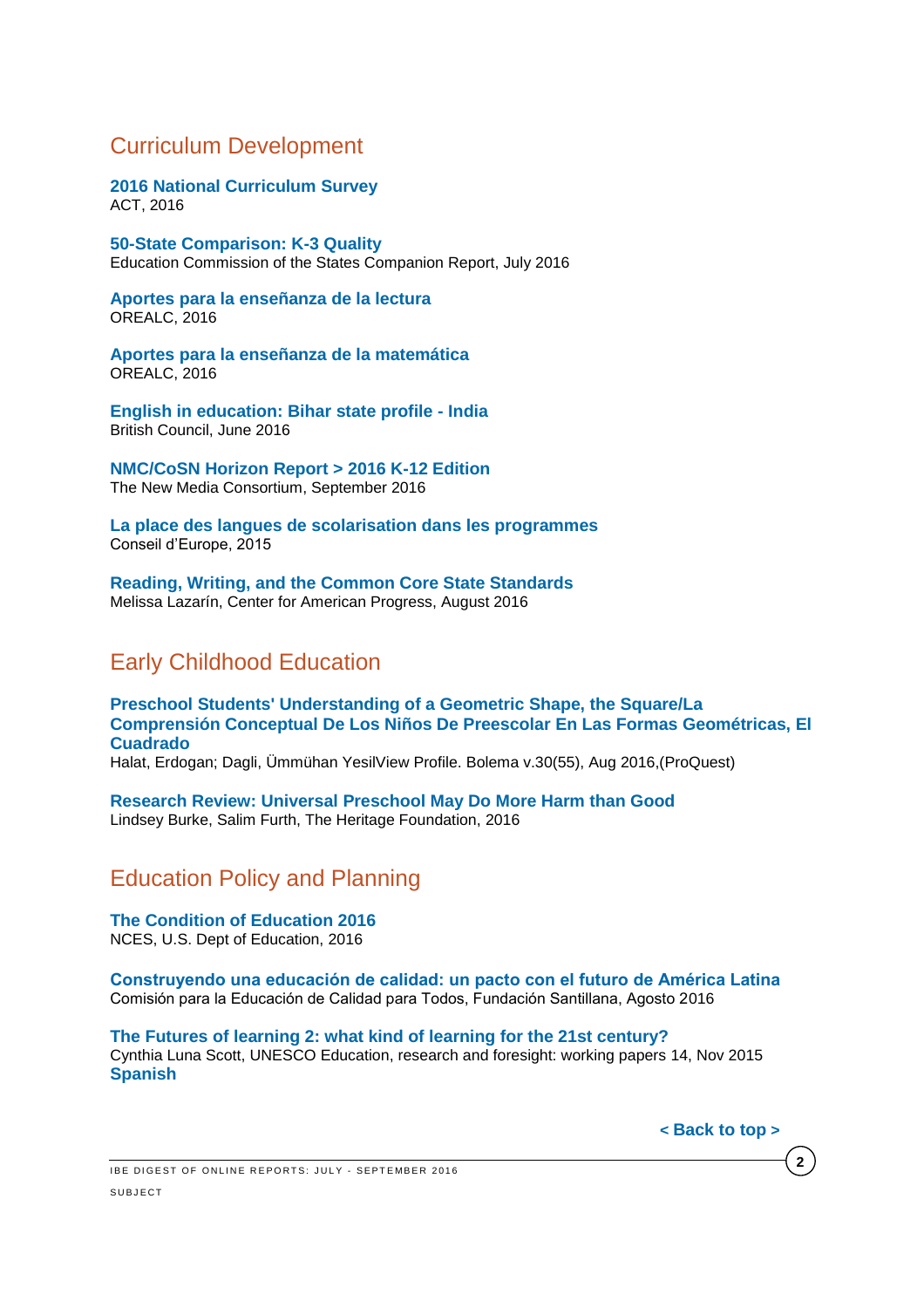#### **[The Futures of Learning 3: what kind of pedagogies for the 21st century?](http://unesdoc.unesco.org/images/0024/002431/243126e.pdf)**

Cynthia Luna Scott, UNESCO Education, research and foresight: working papers 15, Dec 2015 **[Spanish](http://unesdoc.unesco.org/images/0024/002431/243126s.pdf)**

#### **[Grammar Schools and Social Mobility](http://epi.org.uk/wp-content/uploads/2016/09/Grammar-schools-and-social-mobility_.pdf)**

Jon Andrews, Jo Hutchinson, Rebecca Johnes, Education Policy Institute, September 2016

**[How long will it take to achieve universal primary and secondary education?](http://unesdoc.unesco.org/images/0023/002330/233028E.pdf)** EFA Global Monitoring Report, UNESCO, May 2016

#### **[La mise en place des projets éducatifs de territoires -](http://www.ladocumentationfrancaise.fr/var/storage/rapports-publics/164000316.pdf) Une réforme dans le rythme : [vers une nouvelle étape qualitative](http://www.ladocumentationfrancaise.fr/var/storage/rapports-publics/164000316.pdf)**

Françoise Cartron, Ministère de l'Éducation nationale, de l'Enseignement supérieur et de la Recherche, 2016

**Parcours d'excellence - [Faire face avec ambition et méthode à un enjeu de société](http://www.ladocumentationfrancaise.fr/var/storage/rapports-publics/164000380.pdf)** Pierre Mathiot, Ministère de l'Éducation nationale, de l'Enseignement supérieur et de la Recherche, juin 2016

**[Politique, Économie, Gestion de l'éducation et Éducation Internationale \(PEGEI\)](http://www.unige.ch/fapse/pegei/revue/articles/n7/)** Université de Genève, VII 2016

**[Post-16 skills plan and independent report on technical education](https://www.gov.uk/government/publications/post-16-skills-plan-and-independent-report-on-technical-education)** Department for Education, Department for Business, Innovation & Skills and Nick Boles MP, July 2016

**[Recomendaciones de políticas educativas en América Latina en base al TERCE](http://unesdoc.unesco.org/images/0024/002449/244976s.pdf)** E. Treviño et al, UNESCO; OREALC, 2016

### **[Some Inputs for Draft National Education Policy 2016](http://mhrd.gov.in/sites/upload_files/mhrd/files/Inputs_Draft_NEP_2016.pdf)**

Ministry of Human Resource Development, 5 2016

# <span id="page-2-0"></span>Education System

**[Adolescentes y jovenes fuera de la escuela. Las demandas para una enseñanza secundaria](http://v2.campanaderechoeducacion.org/es/publicaciones/clade/publicaciones-tematicas.html)  [garante de derechos en América Latina y el Caribe](http://v2.campanaderechoeducacion.org/es/publicaciones/clade/publicaciones-tematicas.html)** Campaña Latinoamericana por el Derecho a la Educación, 2016

**[Compulsory Education in Europe –](https://webgate.ec.europa.eu/fpfis/mwikis/eurydice/images/2/24/Compulsory_Education_in_Europe_2016_2017.pdf) 2016/17** Eurydice, September 2016

**[Does improved local supply of schooling enhance intergenerational mobility in](http://documents.worldbank.org/curated/en/460051473960777493/pdf/WPS7825.pdf) [education? Evidence from Jordan](http://documents.worldbank.org/curated/en/460051473960777493/pdf/WPS7825.pdf)** Ragui Assaad, Mohamed Saleh, The World Babk Group, September 2016

**[Education for All 2000-2015: achievements and remaining challenges in Nepal, a brief](http://unesdoc.unesco.org/images/0024/002428/242888M.pdf?utm_source=getresponse&utm_medium=email&utm_campaign=unesco_asia_pacific_newsletter&utm_content=UNESCO%20Asia-Pacific%20Newsletter%20-%20July-August%20edition)  [summary](http://unesdoc.unesco.org/images/0024/002428/242888M.pdf?utm_source=getresponse&utm_medium=email&utm_campaign=unesco_asia_pacific_newsletter&utm_content=UNESCO%20Asia-Pacific%20Newsletter%20-%20July-August%20edition)** UNESCO Office in Kathmandu, 2015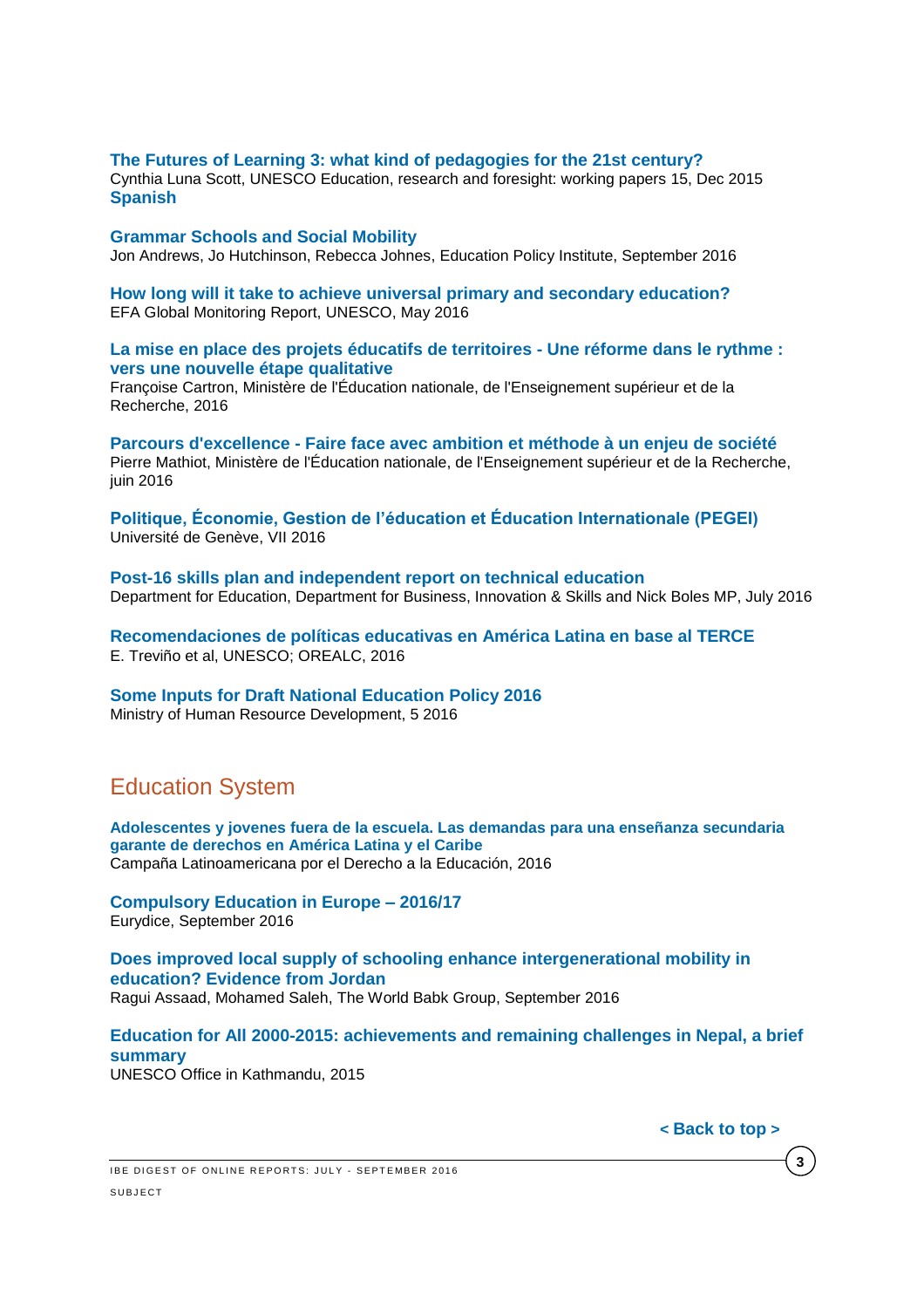**Education & Formation n° 91 [: Massification scolaire et mixité sociale](http://cache.media.education.gouv.fr/file/revue_91/05/4/depp-2016-EF-91_635054.pdf)**  Ministère de l'Éducation nationale, de l'Enseignement supérieur et de la Recherche, Septembre 2016

**[The political economy of primary education reform in Cambodia](http://www.effective-states.org/wp-content/uploads/working_papers/final-pdfs/esid_wp_58_kelsall_khieng_chantha_muy.pdf)** Effective States and Inclusive Development Research Centre, June 2016

**[School Education 2015 \](https://www.ncsi.gov.om/Elibrary/LibraryContentDoc/bar_School%20Education%202015%20-%202016%20_aea9e37d-d67e-4d15-9f4f-c0d029b1a4d1.pdf) 2016 : 6 Issue (Arabic)** NCSI, September 2016

**[The Structure of the European Education Systems 2016/17: Schematic Diagrams](https://webgate.ec.europa.eu/fpfis/mwikis/eurydice/images/9/9d/Structure_of_education_systems_2016_17.pdf)** Eurydice, September 2016

<span id="page-3-0"></span>**[The third Global Report on Adult Learning and Education \(GRALE III\)](http://www.uil.unesco.org/system/files/grale-3.pdf)**  UNESCO Institute for Lifelong Learning, 2016

### Educational Wastage

**[The Learning Generation: Investing in Education for a Changing World](http://report.educationcommission.org/wp-content/uploads/2016/09/Learning_Generation_Full_Report.pdf)** International Commission on Financing Global Education Opportunity, September 2016

### **FSD**

**[YouthXchange: green skills and lifestyles guidebook](http://unesdoc.unesco.org/images/0024/002456/245646e.pdf)** UNESCO Nairobi; UNEP, 2016

### <span id="page-3-1"></span>Gender

**[Au grand jour : réponses du secteur de l'éducation à la violence fondée sur](http://unesdoc.unesco.org/images/0024/002446/244652f.pdf)  [l'orientation sexuelle et l'identité ou l'expression de genre : rapport de synthèse](http://unesdoc.unesco.org/images/0024/002446/244652f.pdf)** Christophe Cornu, UNESCO, 2016

**[Girls' and women's literacy with a lifelong learning perspective: issues, trends and](http://unesdoc.unesco.org/images/0024/002449/244959e.pdf)  [implications for the Sustainable Development Goals](http://unesdoc.unesco.org/images/0024/002449/244959e.pdf)** L. Wetheridge, UNESCO, 2016

**[Las primeras maestras: Los orígenes del proceso de feminización docente en España](https://revistas.uam.es/tendenciaspedagogicas/article/view/2186/2325)** Juana García Romero, Universidad Autónoma de Madrid, 2011

**[Rapport relatif à l'éducation à la sexualité -](http://www.ladocumentationfrancaise.fr/var/storage/rapports-publics/164000367.pdf) Répondre aux attentes des jeunes, [construire une société d'égalité femmes-hommes](http://www.ladocumentationfrancaise.fr/var/storage/rapports-publics/164000367.pdf)** D. Bousqet et al. HCE, juin 2016

**[Violencia de género en las escuelas: caminos para su prevención y superación](http://v2.campanaderechoeducacion.org/es/publicaciones/clade/publicaciones-tematicas.html)** Campaña Latinoamericana por el Derecho a la Educación, 2016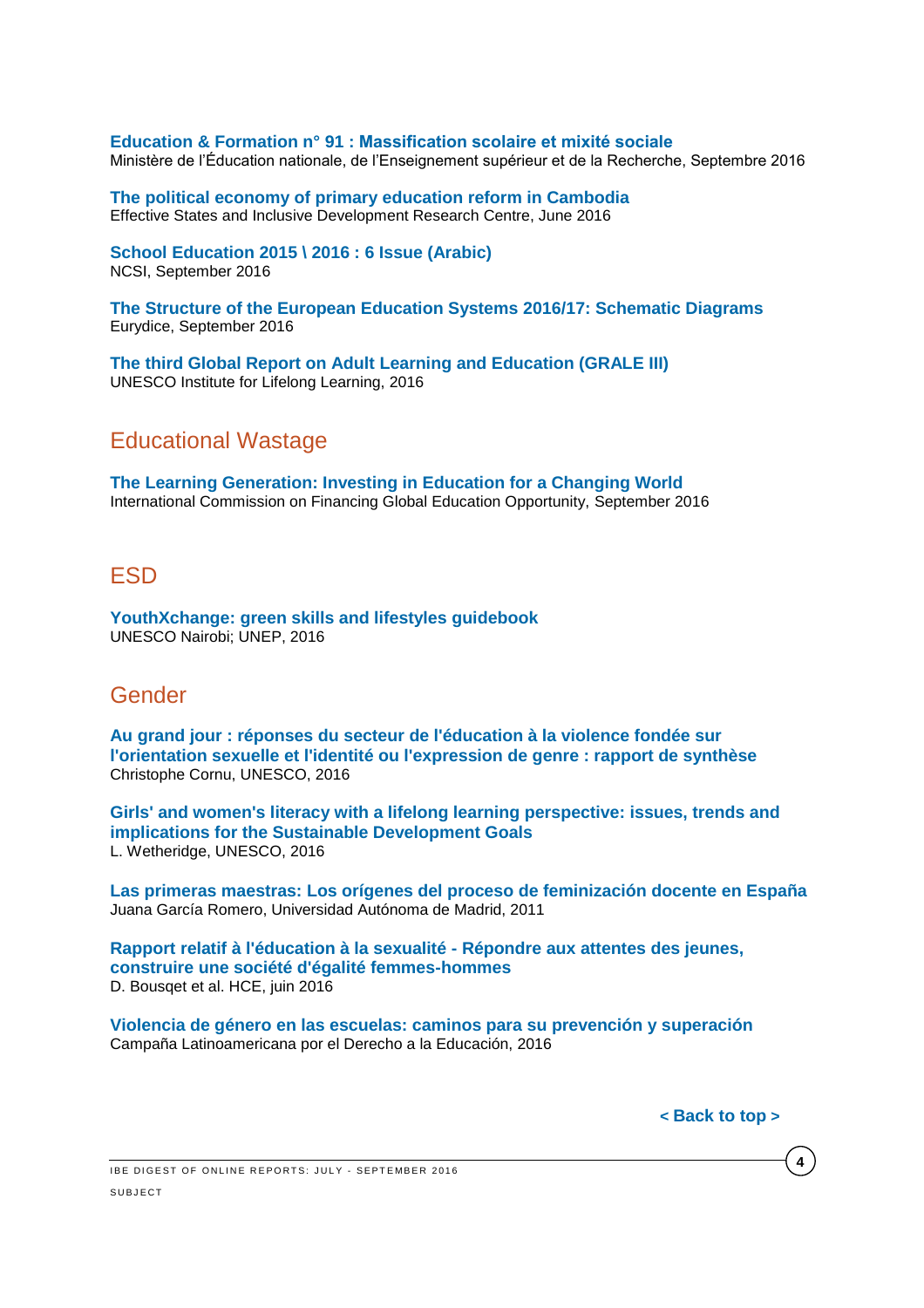#### **[Which English? Whose English? Teachers' beliefs, attitudes and practices](http://www.teachingenglish.org.uk/sites/teacheng/files/G141%20ELTRA%20Which%20English%EF%80%A5%20Whose%20English%EF%80%A5%20Teachers%E2%80%99%20beliefs%20attitudes%20and%20practices_FINAL.pdf)**

ELT Research Papers 16.04, Tony Young, Steve Walsh, Alina Schartner, British Council, September 2016

**[Young Readers Programme Evaluation 2015 / 2016](http://www.literacytrust.org.uk/assets/0003/5000/Young_Readers_Programme_evaluation_2015-16_final_report.pdf)** Clémence Pabion, Christina Clark, National Literacy Trust, September 2016

### <span id="page-4-0"></span>Global Citizenship Education

**[Educación para la ciudadanía mundial: preparar a los educandos para los retos del](http://unesdoc.unesco.org/images/0024/002449/244957s.pdf)  [siglo XXI](http://unesdoc.unesco.org/images/0024/002449/244957s.pdf)** UNESCO, 2016

### <span id="page-4-1"></span>Guides, tools, etc

**[Children and teachers as co-researchers in Indian primary English classrooms](http://www.teachingenglish.org.uk/sites/teacheng/files/27780_ELTRA_Paper_FINAL_0.pdf)**  Annamaria Pinter, Rama Mathew and Richard Smith, British Council, July 2016

**[Comunidades de práctica y tutoría de los foros virtuales: materiales de apoyo a la](http://unesdoc.unesco.org/images/0024/002452/245247s.pdf)  [formación](http://unesdoc.unesco.org/images/0024/002452/245247s.pdf)** UNESCO-IIPE, 2016

**[Guidelines for transitional education plan preparation](http://unesdoc.unesco.org/images/0024/002449/244900e.pdf)** UNESCO-IIEP;Global Partnership for Education, 2016

**[Implementing the right to education: a compendium of practical examples](http://unesdoc.unesco.org/images/0024/002451/245196e.pdf)** UNESCO, 2016

**[Partners in Learning](http://www.ero.govt.nz/assets/Uploads/partners-in-learning.pdf)** Education Review Office, August 2016

**[Recommended Annual Instruction Time in Full-time Compulsory Education in Europe](https://webgate.ec.europa.eu/fpfis/mwikis/eurydice/images/0/0f/197_EN_IT_2016.pdf)  – [2015/16](https://webgate.ec.europa.eu/fpfis/mwikis/eurydice/images/0/0f/197_EN_IT_2016.pdf)** Eurydice (Transnational), June 2016

**[School Evaluation Indicators: Effective Practice for Improvement and Learner Success](http://www.ero.govt.nz/assets/Uploads/ERO-15968-School-Evaluation-Indicators-2016-v10lowres.pdf)** Education Review Office, July 2016

**School Leadership for [Learning: Insights](http://www.oecd-ilibrary.org/education/school-leadership-for-learning_9789264258341-en;jsessionid=vmjt93qujg3u.x-oecd-live-02) from TALIS 2013** OECD, September 2016

**[Students on stem: more hands-on, real-world experiences](http://changetheequation.org/sites/default/files/CTEq%20Amgen%20Brief_FINAL.pdf)** Amgen Foundation, 2016

**[What is the impact of education programmes on children's learning and school](http://www.3ieimpact.org/media/filer_public/2016/09/23/srs7_eer_policy_brief-web.pdf)  [participation?](http://www.3ieimpact.org/media/filer_public/2016/09/23/srs7_eer_policy_brief-web.pdf)** 

International Initiative for Impact Evaluation (3ie), September 2016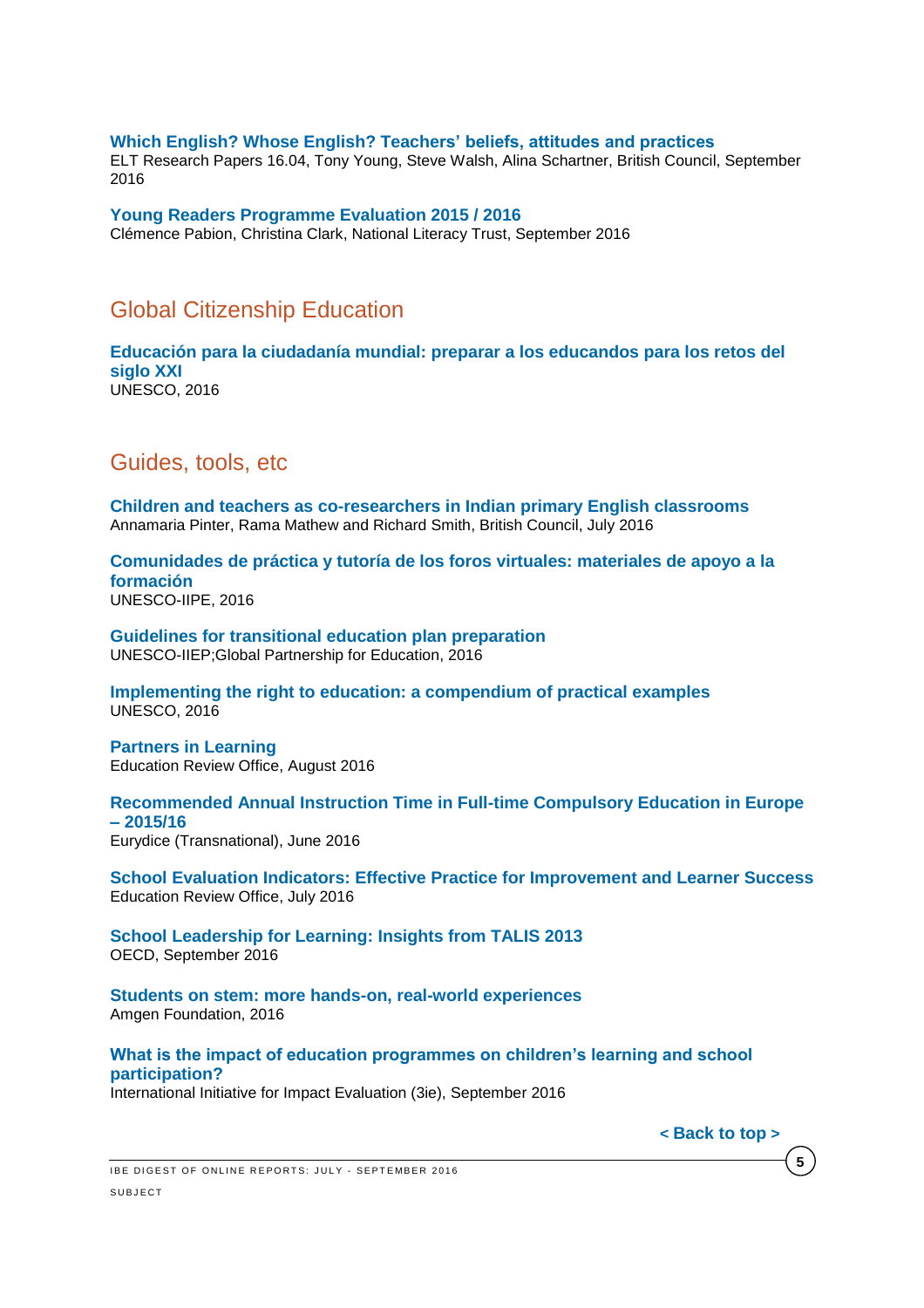# <span id="page-5-0"></span>**ICT**

**[The Digital revolution: The impact of the Fourth Industrial Revolution on employment](http://www.edge.co.uk/media/193777/digital_revolution_web_version.pdf)  [and education](http://www.edge.co.uk/media/193777/digital_revolution_web_version.pdf)**

Kenneth Baker, Edge, 2016

**Innovating Education and Educating for [Innovation: The Power of Digital](http://www.oecd-ilibrary.org/education/innovating-education-and-educating-for-innovation_9789264265097-en;jsessionid=vmjt93qujg3u.x-oecd-live-02)  [Technologies and Skills](http://www.oecd-ilibrary.org/education/innovating-education-and-educating-for-innovation_9789264265097-en;jsessionid=vmjt93qujg3u.x-oecd-live-02)** OECD, September 2016

**[Tecnologías digitales al servicio de la calidad educativa: una propuesta de cambio](http://unesdoc.unesco.org/images/0024/002451/245115s.pdf)  [centrada en el aprendizaje para todos](http://unesdoc.unesco.org/images/0024/002451/245115s.pdf)** OREALC, 2016

<span id="page-5-1"></span>Inclusive Education

**[Achieving literacy for all: NFE-MIS report 2014-15](http://unesdoc.unesco.org/images/0024/002457/245705e.pdf)** UNESCO Office Kathmandu, 2015

**[Intergenerational education mobility in Africa : has progress been inclusive ?](http://documents.worldbank.org/curated/en/379961475169190879/pdf/WPS7843.pdf)** Théophile T. Azomahou, Eleni A. Yitbarek, Policy Research Working Paper 7843, World Bank Group, September 2016

**[Leaving no one behind: How far on the way to universal primary and secondary](http://unesdoc.unesco.org/images/0024/002452/245238E.pdf)  [education?](http://unesdoc.unesco.org/images/0024/002452/245238E.pdf)** 

Policy Paper 27, Global Education Monitoring Report, UNESCO, July 2016

**No lost generation – [holding to the promise of education for all Syrian refugees](http://b.3cdn.net/awas/304cdd77bee3dc886c_9zm6bswbi.pdf)** Kewin Watkins,Theirworld and the Global Business Coalition for Education, August 2016

**[Policy paper 26: No more excuses: Provide education to all forcibly displaced people](http://unesdoc.unesco.org/images/0024/002448/244847E.pdf)** Global Education Monitoring Report UNESCO, UNHCR, May 2016 **[Français](http://unesdoc.unesco.org/images/0024/002448/244847F.pdf) [Español](http://unesdoc.unesco.org/images/0024/002448/244847S.pdf) [Türk](http://unesdoc.unesco.org/images/0024/002448/244847TUR.pdf) [Arabic](http://unesdoc.unesco.org/images/0024/002448/244847a.pdf)**

**[Special educational needs: analysis and summary of data sources](https://www.gov.uk/government/uploads/system/uploads/attachment_data/file/555075/Special_educational_needs_analysis_and_data_sources.pdf)** UK Department for Education, September 2016

**[Special Education Teacher Leadership in Jordan: Current State and Constraints](http://search.proquest.com/central/docview/1803945791/ED6D176B5061457FPQ/34?accountid=41859)** Al-Zboon, Eman. Societies v.6(3), (2016 (ProQuest)

**[Terce en la mira: ¿Qué afecta el aprendizaje de los niños migrantes?](http://unesdoc.unesco.org/images/0024/002450/245060s.pdf)** OREALC, 2016 **[English](http://unesdoc.unesco.org/images/0024/002450/245060e.pdf)**

**[Too Many Children Left Behind: Exclusion in the South African](http://section27.org.za/wp-content/uploads/2016/08/Umkhanyakude-Report-Final-08082016-1.pdf) Inclusive Education [System With a focus on the Umkhanyakude District, KwaZulu-Na](http://section27.org.za/wp-content/uploads/2016/08/Umkhanyakude-Report-Final-08082016-1.pdf)tal**  Tim Fish Hodgson, Silomo Khumalo, SECTION 27, July 2016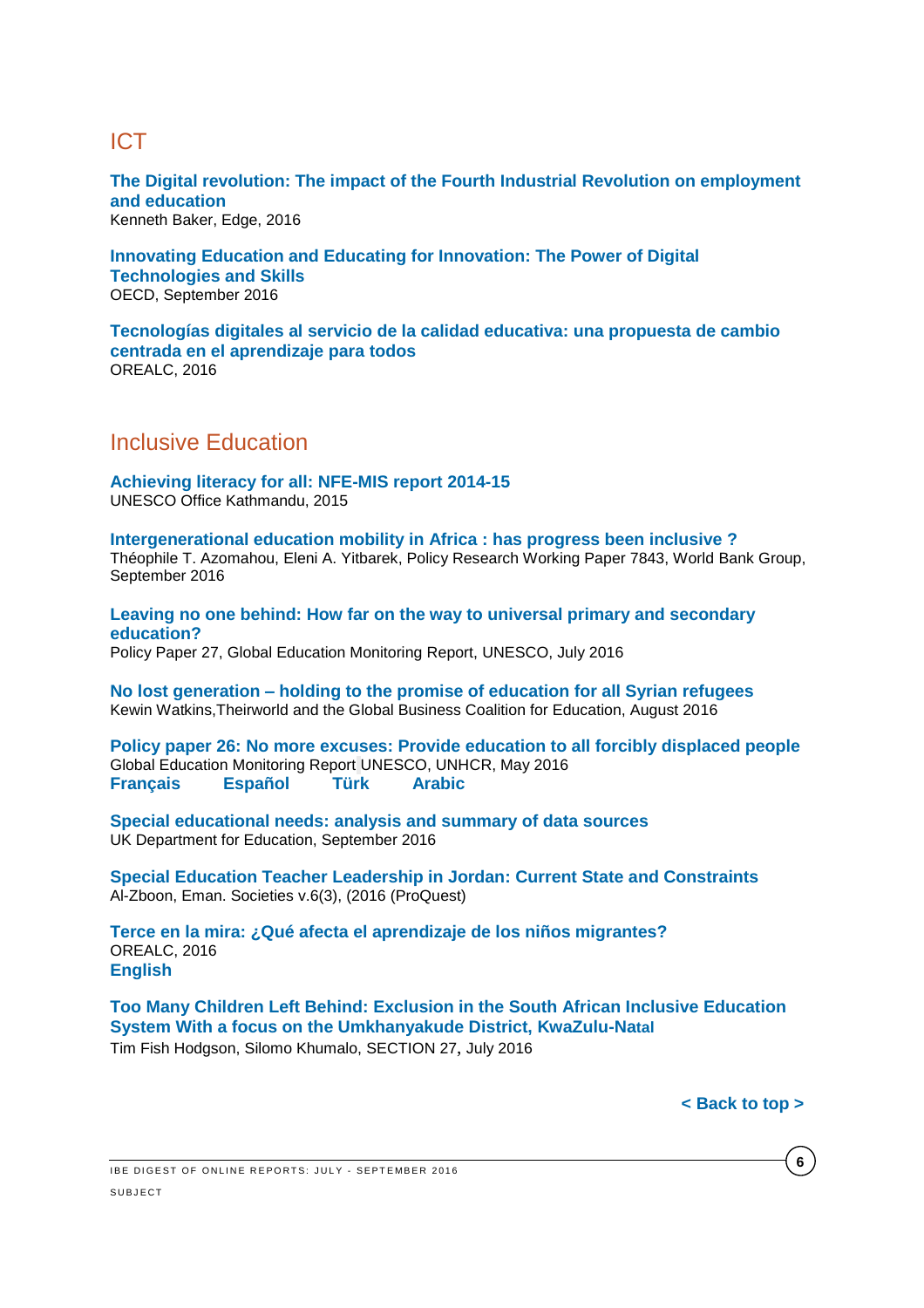### <span id="page-6-0"></span>**Statistics**

### **[263 million children and youth are out of school](http://www.uis.unesco.org/Education/Pages/oosc-data-release-2016.aspx)**

UNESCO Institute for Statistics, 15 July 2016

#### **[Dernière Information sur la recherche en éducation 3/2016](http://www.skbf-csre.ch/fr/recherche-en-education/information/informations-recentes/)** CSRE, juillet 2016

#### **[Education Data Release](http://www.uis.unesco.org/Education/Pages/data-release-june-2016.aspx)**  UNESCO Institute for Statistice, 2016

#### **[Education at a Glance 2016. OECD Indicators](http://www.oecd-ilibrary.org/docserver/download/9616041e.pdf?expires=1474292538&id=id&accname=guest&checksum=34B9BE94CB5F6648641EB03DF355724A)** OECD, 2016 **[Français](http://www.oecd-ilibrary.org/docserver/download/9616042e.pdf?expires=1474292578&id=id&accname=guest&checksum=6A67B72C6CA9489489FE12A7589F23FE)**

#### **[Making Education Count for Development](http://www.oecd-ilibrary.org/docserver/download/9816031e.pdf?expires=1475681118&id=id&accname=guest&checksum=A7A21951F968093E22AA558B0937FD24) : Data Collection and Availability in Six [PISA for Development Countries](http://www.oecd-ilibrary.org/docserver/download/9816031e.pdf?expires=1475681118&id=id&accname=guest&checksum=A7A21951F968093E22AA558B0937FD24)** UNESCO Institute of Statistics, PISA, OECD September 2016

#### **[Meet the Education 2030 Data](http://www.uis.unesco.org/Education/Pages/meet-education-2030-data.aspx)**

**[A guide to the indicators to monitor SDG 4 -](http://www.uis.unesco.org/Education/Pages/meet-education-2030-data.aspx) Education 2030** UNESCO Institute for Statistice, 2016

#### **[Projections of Education Statistics to 2024](http://nces.ed.gov/pubs2016/2016013.pdf)**

William J Hussar, National Center for Education Statistics and Tabitha M. Bailey, IHS Global Insight, September 2016

#### **[Rapport d'activité de l'inspection générale de l'éducation nationale 2015](http://www.ladocumentationfrancaise.fr/var/storage/rapports-publics/164000348.pdf)**

Inspection générale de l'administration de l'Éducation nationale et de la Recherche (France), Ministère de l'Éducation nationale, de l'Enseignement supérieur et de la Recherche, 2016

#### **[Repères et références statistiques sur les enseignements, la formation et la recherche](http://cache.media.education.gouv.fr/file/2016/97/5/depp_rers_2016_614975.pdf)**  DEPP, SD-SIES, 2016

#### **[Selected Statistics from the Public Elementary and Secondary Education Universe:](http://nces.ed.gov/pubs2016/2016076.pdf)  [School Year 2014-15](http://nces.ed.gov/pubs2016/2016076.pdf)**

Mark Glander,National Center for Education Statistics, September 2016

#### **[School performance in multi-academy trusts and local authorities –](http://epi.org.uk/wp-content/uploads/2016/07/school-performance-in-multi-academy-trusts.pdf) 2015** Jon Andrews, Education Policy Institute, July 2016

## **[Sustainable development data digest: laying the foundation to measure Sustainable](http://unesdoc.unesco.org/images/0024/002455/245559e.pdf)  [Development Goal 4](http://unesdoc.unesco.org/images/0024/002455/245559e.pdf)**

UNESCO Institute for Statistics, 2016

# <span id="page-6-1"></span>Teacher Education

**[A Coming Crisis in Teaching? Teacher Supply, Demand, and Shortages in the U.S.](https://learningpolicyinstitute.org/sites/default/files/product-files/A_Coming_Crisis_in_Teaching_REPORT.pdf)** Learning Policy Institute, September 2016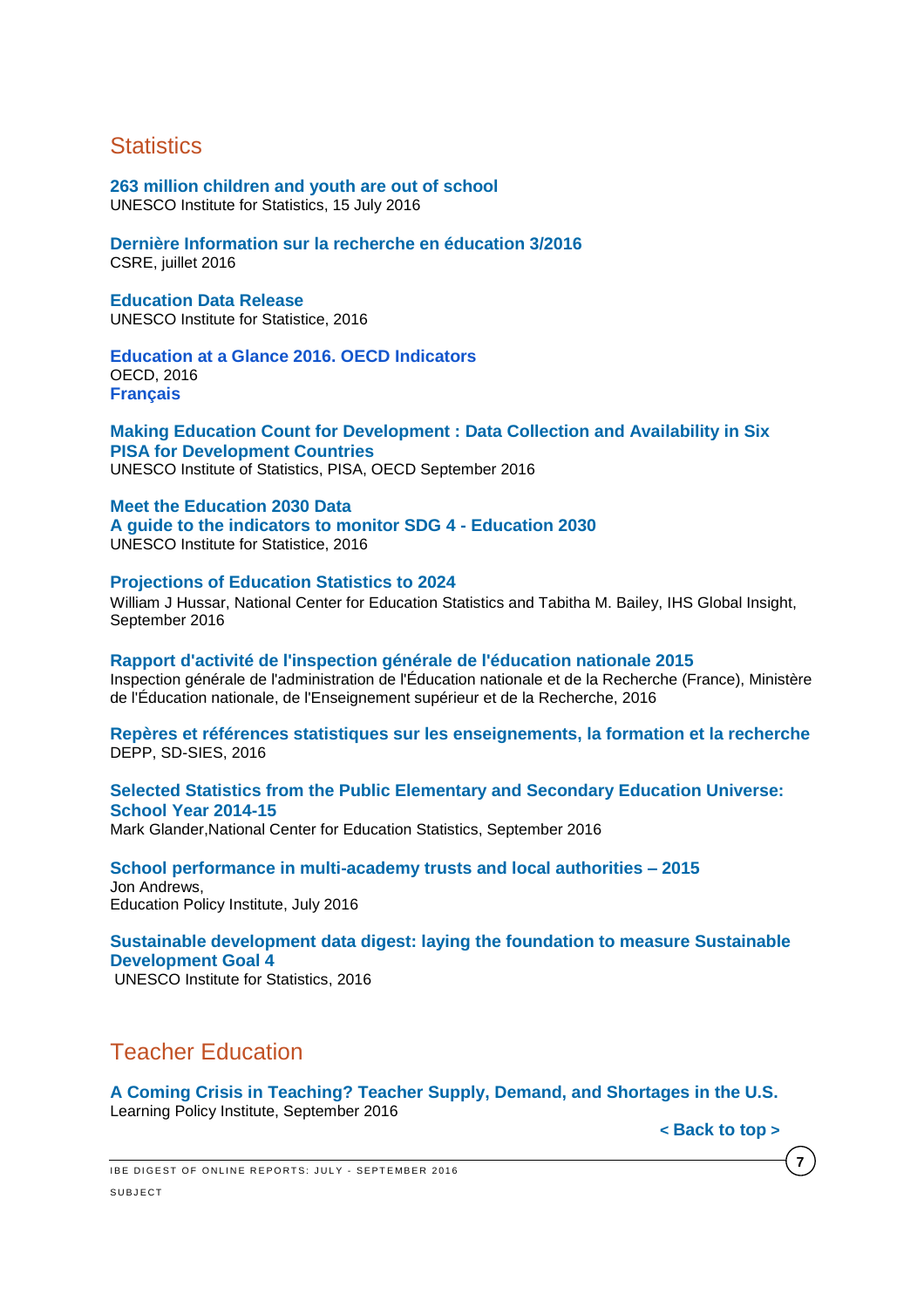## **[Conception continuée dans l'usage en vidéoformation des enseignants](https://hal.archives-ouvertes.fr/hal-01319618/document)**

S.Flandin, C. Gaudin, Université Toulouse, Institut français de l'Éducation, 2016

**[Enhancing Teacher Education Program: Technical Assessment](http://documents.worldbank.org/curated/en/703361469072066414/pdf/107169-WP-P150060-PUBLIC.pdf)** World Bank, July 2016

**[Estado del arte y criterios orientadores para la elaboración de políticas de formación y](http://unesdoc.unesco.org/images/0024/002451/245157s.pdf)  [desarrollo profesional de docentes de primera infancia en América Latina y el Caribe](http://unesdoc.unesco.org/images/0024/002451/245157s.pdf)** OREALC, 2016

#### **[High hopes and harsh realities: The real challenges to building a diverse teacher](https://www.brookings.edu/wp-content/uploads/2016/08/browncenter_20160818_teacherdiversityreportpr_hansen.pdf)  [workforce](https://www.brookings.edu/wp-content/uploads/2016/08/browncenter_20160818_teacherdiversityreportpr_hansen.pdf)**

Hannah Putman, Michael Hansen, Kate Walsh, and Diana Quintero, Brown Center on Education Policy, Brookings Institution, August 2016

**[Mobility and transition of pedagogical expertise in Finland](https://ktl.jyu.fi/julkaisut/julkaisuluettelo/julkaisut/2015/g051.pdf)** Martin anne, Pennanen Matti, Finnish Institute for Educational Research, 2015

**[Not So Elementary: Primary School Teacher Quality in Top-Performing Systems](http://www.ncee.org/wp-content/uploads/2016/07/169726_Not_So_Elementary_Report_FINAL.pdf)** Ben Jensen, Katie Roberts-Hull, Jacqueline Magee, & Leah Ginnivan, National Center on Education and the Economy, 2016

#### **[A Review of evaluative evidence on teacher policy](http://unesdoc.unesco.org/images/0024/002443/244373e.pdf)** UNESCO. 2016

**[Training teachers on the job : what works and how to measure it](http://documents.worldbank.org/curated/en/122031474915232609/pdf/WPS7834.pdf)** Anna Popova, David K. Evans, Violeta Arancibia, World Bank Group Africa Region, September 2016

### Violence

**[El Bullying homofóbico y transfóbico en los centros educativos: taller de](http://unesdoc.unesco.org/images/0024/002448/244841s.pdf)  [sensibilización para su prevención; guía de facilitación](http://unesdoc.unesco.org/images/0024/002448/244841s.pdf)** OREALC, 2015

**[Inégalités sociales et migratoires : comment l'école les amplifie ?](http://www.cnesco.fr/wp-content/uploads/2016/09/270916_Rapport_Inegalites.pdf)** Conseil national d'évaluation du système scolaire, Septembre 2016

#### **[A Teacher's guide on the prevention of violent extremism](http://unesdoc.unesco.org/images/0024/002446/244676e.pdf)** UNESCO, 2016 **[French](http://unesdoc.unesco.org/images/0024/002446/244676f.pdf)**